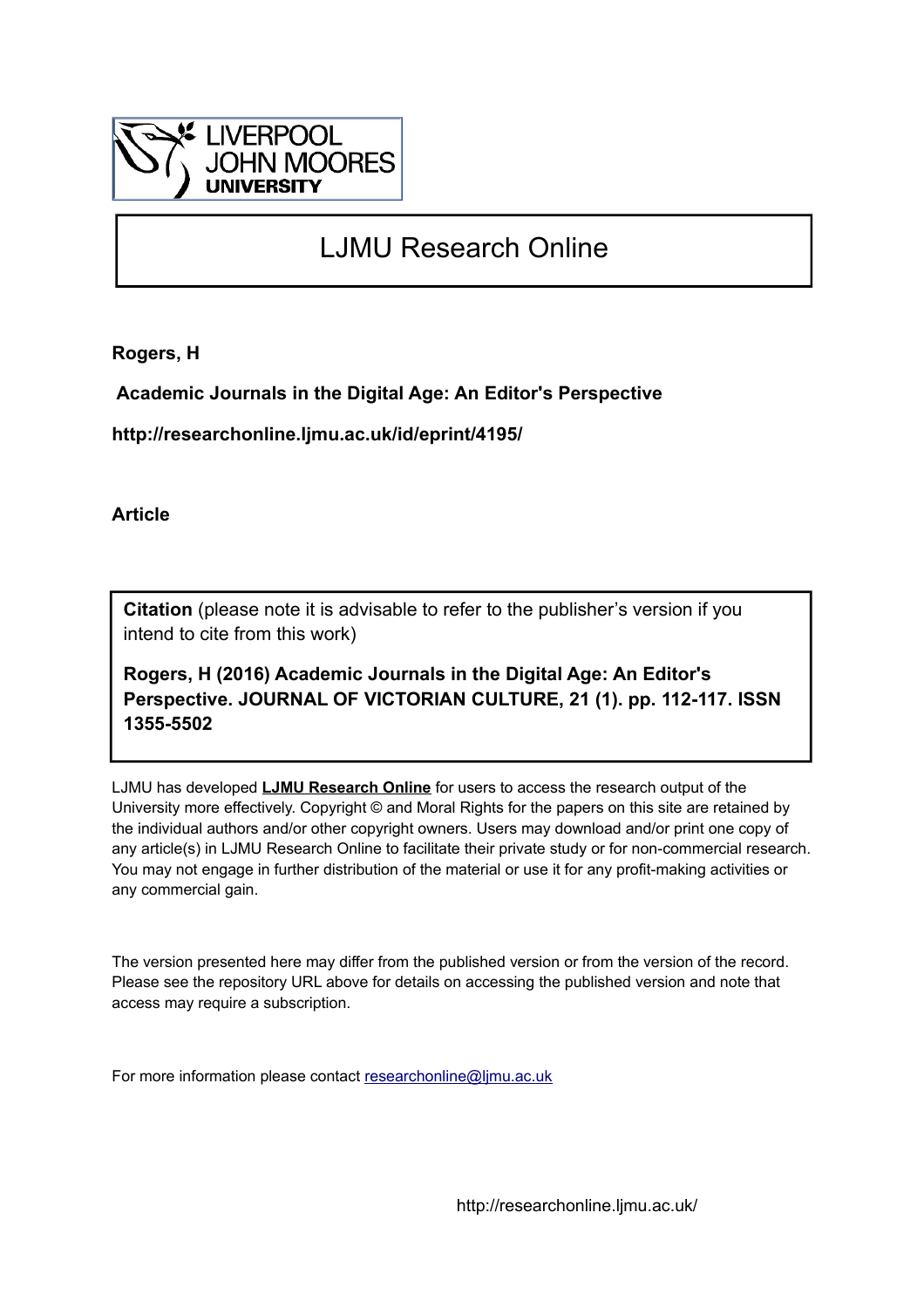## **Academic Journals in the Digital Age: An Editor's Perspective**

## **Helen Rogers**

The place of academic journals in the scholarly eco-system has been radically challenged since I became an editor of the *Journal of Victorian Culture* in 2008. It has been an exciting time to be involved in curating an interdisciplinary periodical and experimenting in ways the journal format can adapt to the changing landscape of online publication, networking and communication. Yet though we now have a host of new resources and tools at our fingertips, the content of scholarly journals and articles – as James Mussell explains in this roundtable - remains remarkably similar to their forebears in the pre-digital, pre-social media age. $<sup>1</sup>$  As I step down as editor,</sup> here I reflect on what we could do differently and which features of traditional publication we might wish to retain.

My initial thinking about the journal format was prompted by changes in my reading practices and those of my students as, increasingly, we accessed single articles online rather than in printed volumes stacked on library shelves. <sup>2</sup> How could *JVC* replicate the experience of dipping into an issue and browsing its back catalogue,

[<http://www.dancohen.org/2011/07/26/the-ivory-tower-and-the-open-web](http://www.dancohen.org/2011/07/26/the-ivory-tower-and-the-open-web-introduction-burritos-browsers-and-books-draft/)[introduction-burritos-browsers-and-books-draft/>](http://www.dancohen.org/2011/07/26/the-ivory-tower-and-the-open-web-introduction-burritos-browsers-and-books-draft/) [accessed 11 May 2013].

 $\overline{a}$ 

 $2$  For the pedagogical implications of this shift, see George Gosling, 'Why Academic Journals Still Matter', *Musings* (26 October 2015) [<https://gcgosling.wordpress.com/2015/10/26/why-academic-journals-still](https://gcgosling.wordpress.com/2015/10/26/why-academic-journals-still-matter/)[matter/>](https://gcgosling.wordpress.com/2015/10/26/why-academic-journals-still-matter/) and Katrina Navikas, 'Does the form of traditional academic journals mean anything to students in the age of online access?', *History and Today* (12 October 2015) <http://historytoday-navickas.blogspot.co.uk/2015/10/does-form-oftraditional-academic.html> [both accessed 12 November 2015].

 $1$  Dan Cohen, 'The Ivory Tower and the Open Web: Introduction: Burritos, Browsers, and Books [Draft]', *Dan Cohen* (26 July 2011)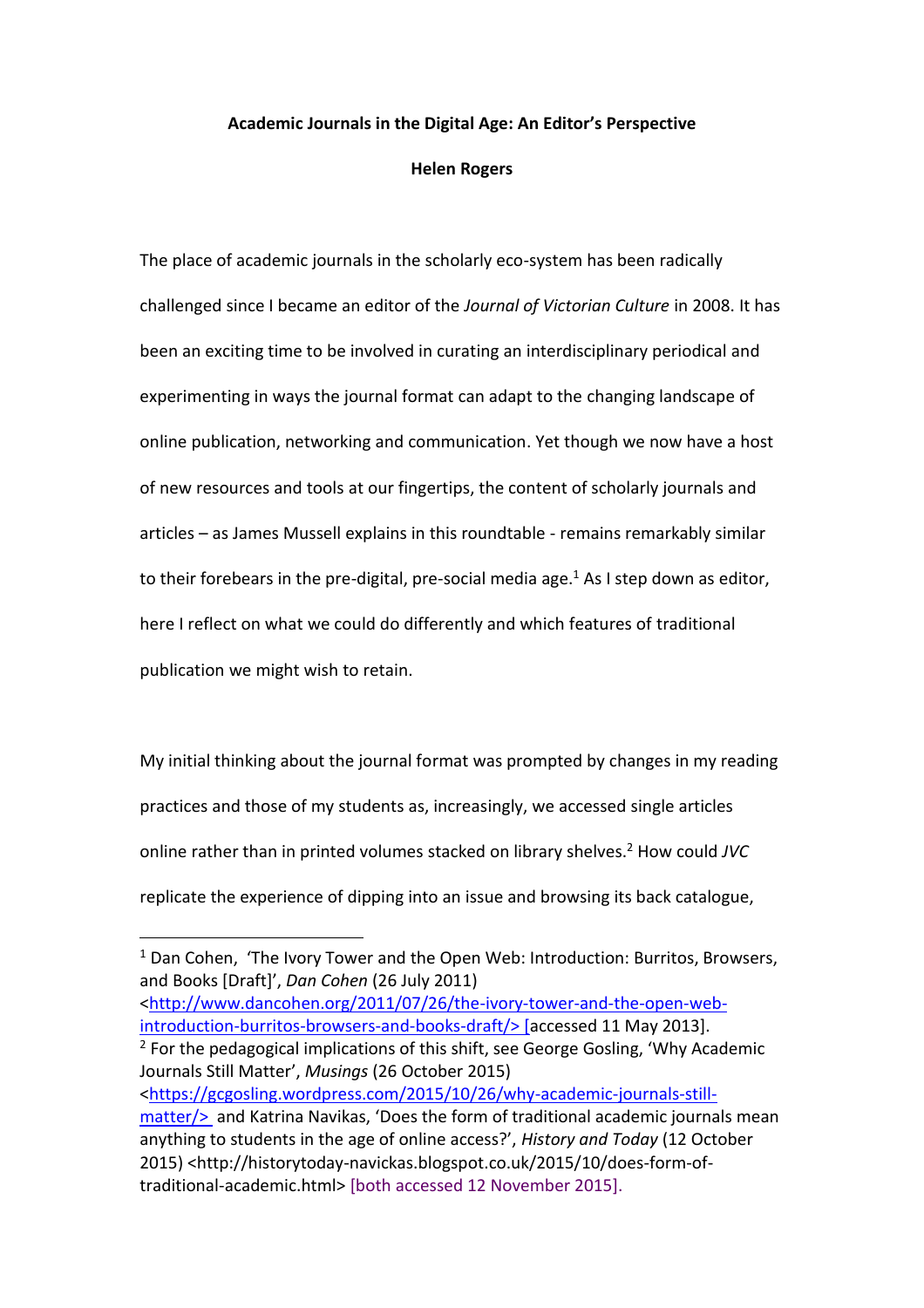especially when publishers' platforms are not easy to navigate? Journal archives on these sites are still difficult to search using keywords and I frequently struggle to identify content in *JVC*'s previous issues relating to a particular author or theme. When I became an editor, I envied the visual appeal of the open access e-journal *19: Interdisciplinary Studies in the Long Nineteenth Century*, founded in 2005.<sup>3</sup> Its content pages - with thumbnail images inviting clickbait by conveying, at a glance, each article's themes - are far more attractive than online platforms for traditional journals. In setting up the *Journal of Victorian Culture Online*

 $\frac{\text{th}}{\text{th}}$  //blogs.tandf.co.uk/jvc/> in 2010, I hoped we could recreate the magazine feel for *JVC,* tempting readers to view individual articles and browse across issues while providing opportunities for interaction and discussion.

However, *JVC Online*, with its *Facebook* [<https://www.facebook.com/JVConline/>](https://www.facebook.com/JVConline/) and *[Twitter](https://twitter.com/jofvictculture)* [<https://twitter.com/jofvictculture>](https://twitter.com/jofvictculture) feeds, soon acquired its own identity in bringing together an online community of Victorianists, under the dynamic editorship of Lucinda Matthews-Jones. Allowing real-time engagement with contemporary treatments of nineteenth-century culture - exhibitions, dramatizations, the release of digital materials, and so on - it has become more than a supplement. 'Victorians beyond the Academy', begun as an occasional feature in the print journal in 2010, has effectively migrated to *JVC Online* where timely coverage and interactive links have welcomed a diverse readership as well as critical reflection on the public engagement agenda.

 $\overline{\phantom{a}}$ 

<sup>&</sup>lt;sup>3</sup> Launched and run by the Centre for Victorian Studies, Birkbeck College, University of London, 19 [<http://www.19.bbk.ac.uk>](http://www.19.bbk.ac.uk/) is now hosted by the mega journal platform, *Open Library of Humanities* [<https://www.openlibhums.org>](https://www.openlibhums.org/).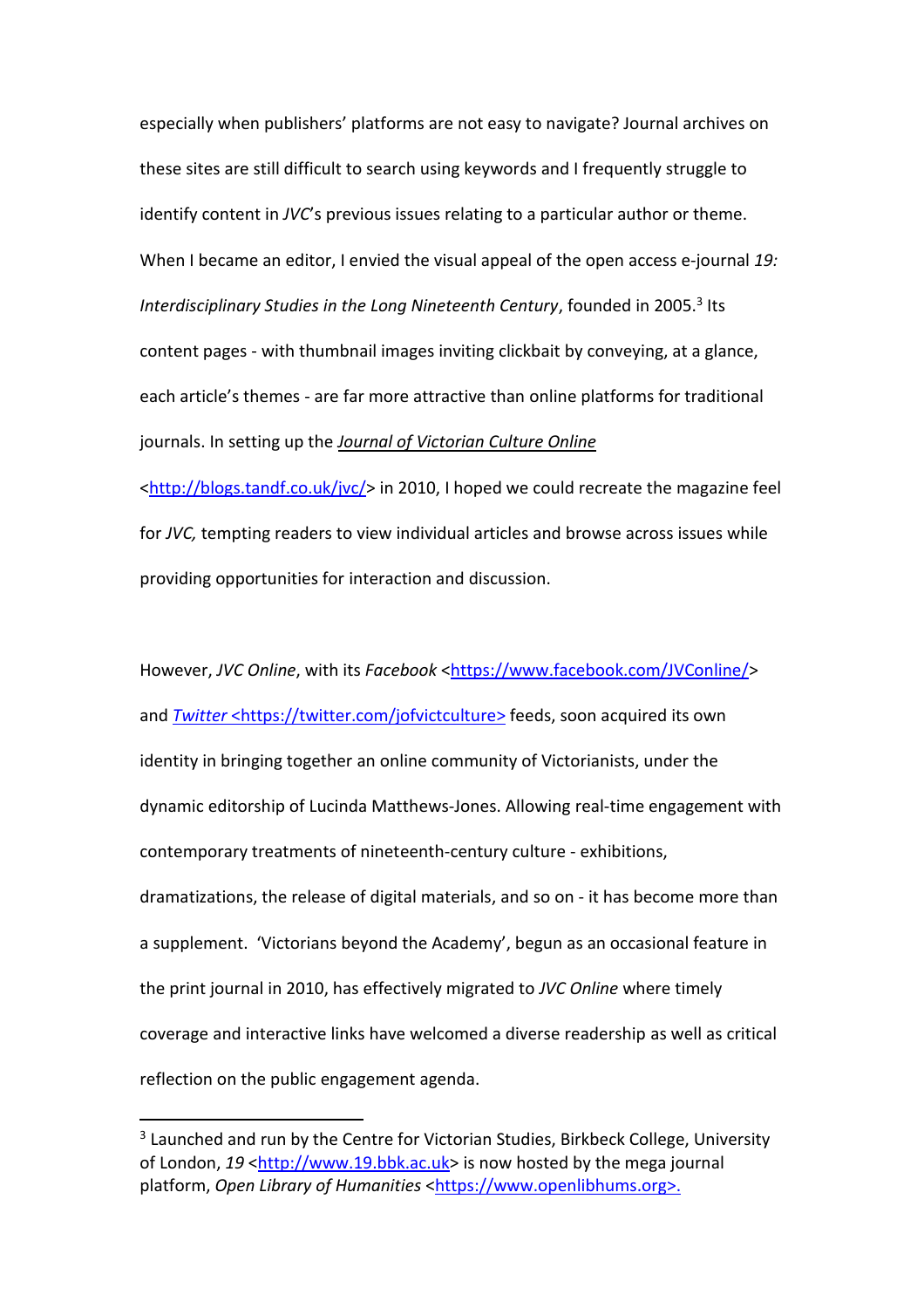Through our social media streams we have been able to interact - and share both blog and journal content - with independent scholars, creative writers, popular historians, curators and librarians who rarely have time or inclination to participate in academic conferences and publications. In an online survey of *JVC Online*'s users in 2013, nearly 20% of respondents defined themselves as independent scholars, a much higher proportion than found at academic gatherings. <sup>4</sup> Similarly, *JVC Online* has brought into conversation a diverse cross-disciplinary community, from all age groups. Though we expected postgraduates and early career researchers to feature heavily in our survey, in fact the proportion aged 20-29 (24.75%) almost equaled that between 40-49 (23.76%), and the largest group was aged 30-39 (37%). While literary scholars predominate in the field's publications and conferences, they formed just over half our respondents (56%). Using the #twitterstorians hashtag has raised our profile among historians, now reflected in our contributors, readers and altmetrics; in 2014 *JVC* was ranked 7 in Thomson Reuter's list of history journals.

Our activity on social media has also nurtured the growth of blogs in our field, which, few and far between in 2009, are now a vital part research culture. By 2013, 40% of our survey respondents had blogged on their own site or on a collaborative blog. As Lucinda Matthews-Jones discusses in this roundtable, blogging can provide

 $\overline{\phantom{a}}$ 

<sup>4</sup> Helen Rogers and Lucinda Matthews-Jones, *Journal of Victorian Culture Survey*  <http://cs.createsurvey.com/publish/survey?a=29HnYR> [accessed 12 November 2015].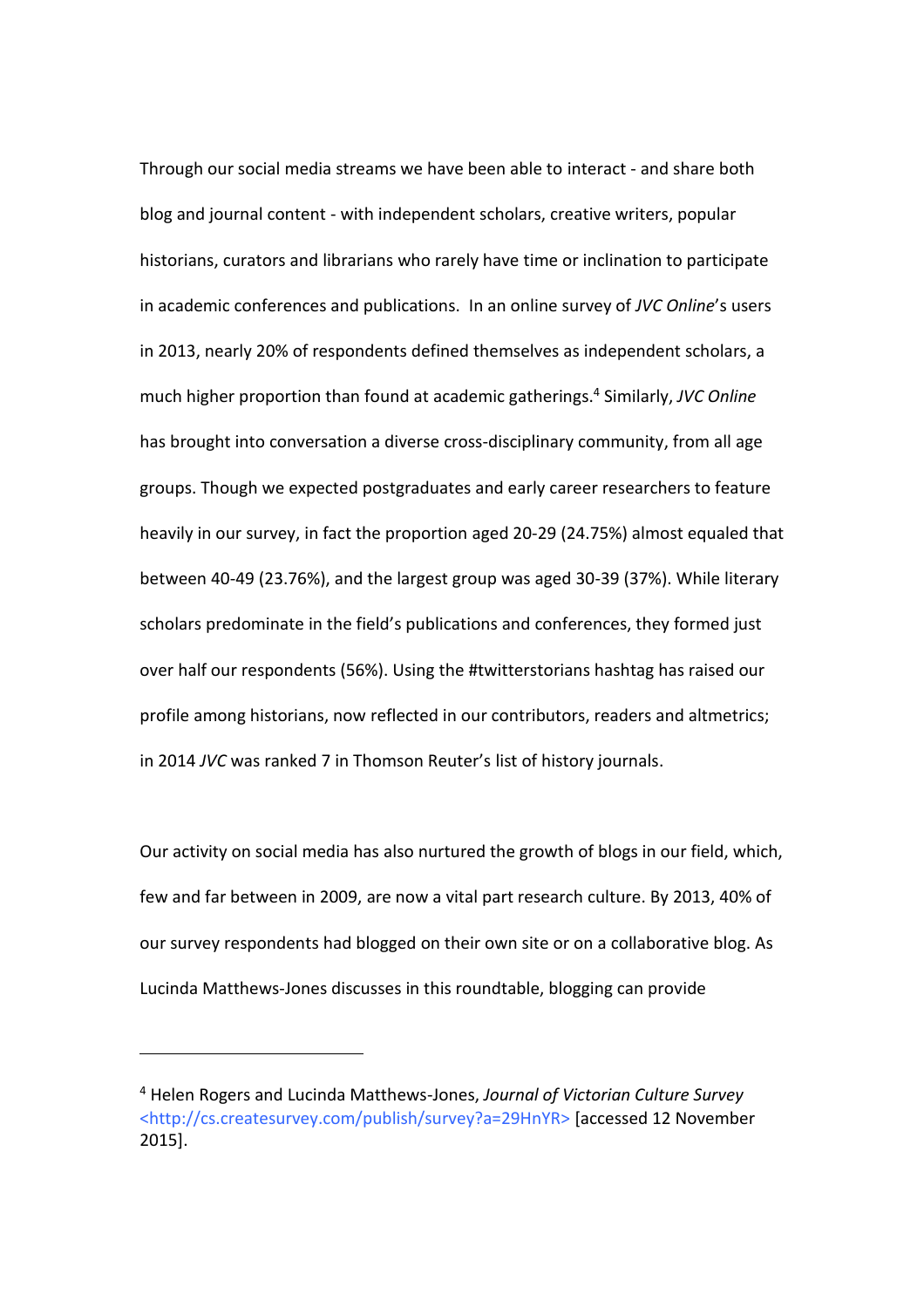postgraduates and emerging scholars with an introduction to writing for a broad, public audience rather than exclusively for specialists in their field. However, to realize the potential of blogging for scholars at every career stage, we might think more inventively about how interactive media can help us reshape traditional scholarship, including the journal article, which has changed remarkably little in appearance.<sup>5</sup>

The stasis of article publication is highlighted in the apparent reluctance of authors to engage explicitly with digital scholarship. In 2008 we aimed to kick-start regular discussion of the digital in Victorian studies with a special issue on 'Searching Questions'.<sup>6</sup> Under James Mussell's editorship, the Digital Forum has become one of the most significant arenas for reviewing digital resources and approaches outside dedicated digital humanities publications. While the forum has nurtured digital conversations in our field – also evident in well-attended conference panels – it is striking how few of our article submissions foreground active use of digital materials and practices. 'Searching Questions' was preceded by a call for articles that were fundamentally concerned with digital concepts and methodologies or where the research had been 'born digital'. We looked forward to working with authors and our publisher to accommodate the interactive features of such scholarship within the journal, online and in print. But we received just one submission: Matthew

 $\overline{a}$ 

<sup>5</sup> For examples of creative approaches to scholarly blogging, see Helen Rogers, 'Blogging Our Criminal Past: Public History, Social Media and Creative History', *Law, Crime and History* 5.1 (2015): 54-76,

[http://www.pbs.plymouth.ac.uk/solon/journal/vol.5%...](http://www.pbs.plymouth.ac.uk/solon/journal/vol.5%20issue1%202015/Rogers.pdf)

<sup>6</sup> Helen Rogers, Editorial, 'Searching Questions: Digital Research and Victorian Culture', *Journal of Victorian Culture*, 13.1 (2008), pp. 56-7 < [http://www.tandfonline.com/doi/abs/10.3366/E1355550208000076>](http://www.tandfonline.com/doi/abs/10.3366/E1355550208000076)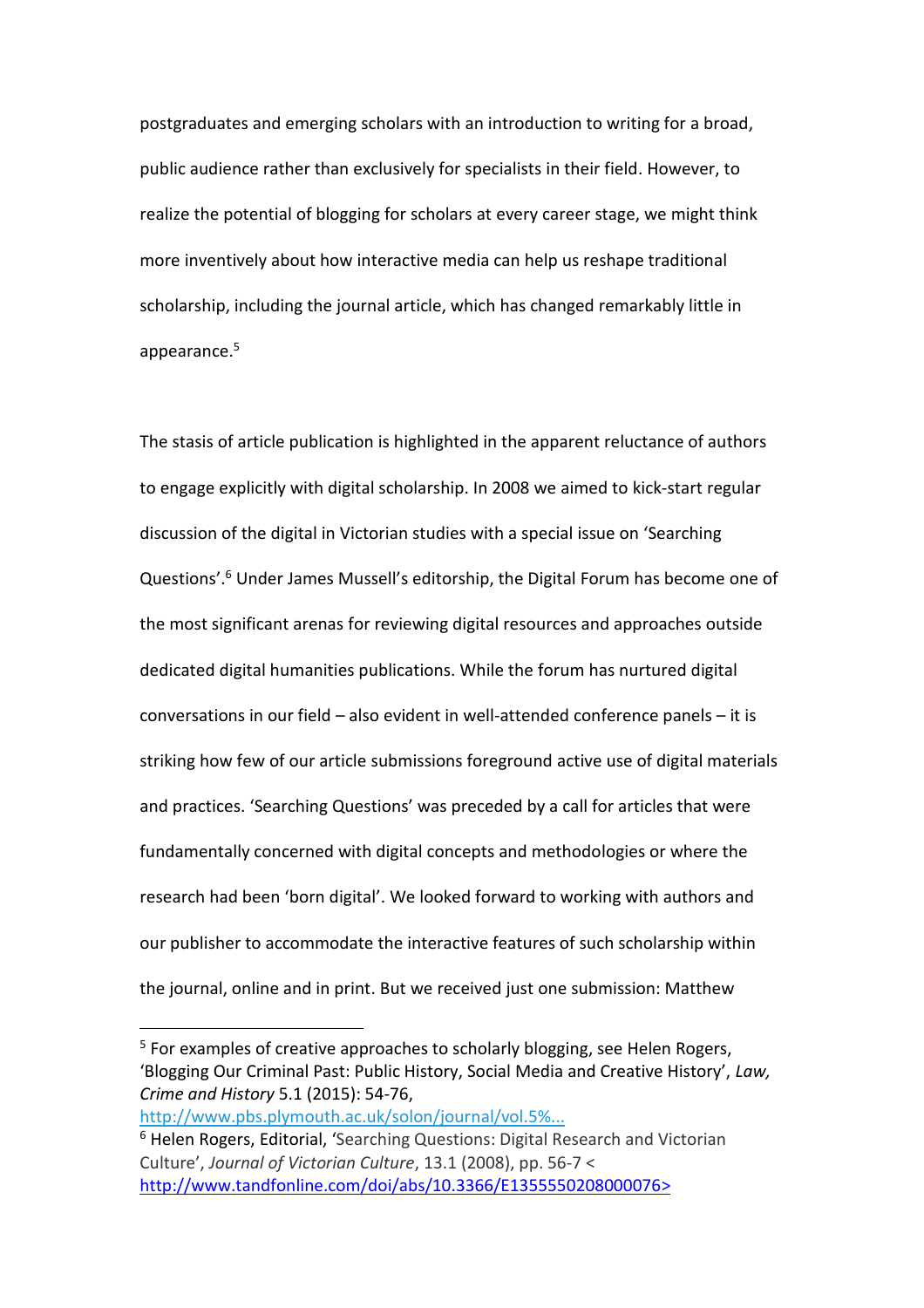Rubery's insightful article on the history of audio books.<sup>7</sup> Subsequent articles that are immersed in the digital can be counted on one hand. $8$ 

While it is often claimed that editors exert a conservative hold over academic scholarship, our experience at *JVC* points to a wider diffidence in the field in confronting the digital. At the very least, we should all highlight rather than disguise our use of online resources (including digitized books), by providing digital citations and links, and by acknowledging the search process (including keywords) and its limitations when discussing methodology. Editors may have to be more pro-active in encouraging experimentation if we are to radically re-imagine the digital article. For this reason, we plan to launch an annual competition to promote digital resources

 $\overline{a}$ <sup>7</sup> Matthew Rubery, 'Play It Again, Sam Weller: New Digital Audiobooks and Old Ways of Reading', *Journal of Victorian Culture*, 13. 1 (2008), pp. 58-79 [<http://www.tandfonline.com/doi/abs/10.3366/E1355550208000088>](http://www.tandfonline.com/doi/abs/10.3366/E1355550208000088)

<sup>8</sup> Bob Nicholson, '"You Kick the Bucket; We Do the Rest!": Jokes and the Culture of Reprinting in the Transatlantic Press', *Journal of Victorian Culture*, 17. 3 (2012), pp. 273-86 [<http://www.tandfonline.com/doi/full/10.1080/13555502.2012.702664](http://www.tandfonline.com/doi/full/10.1080/13555502.2012.702664) >; Andrew Hobbs, 'The Deleterious Dominance of The Times in Nineteenth-Century Scholarship', *Journal of Victorian Culture*, 18. 4 (2013), pp. 472-97 <

http://www.tandfonline.com/doi/full/10.1080/13555502.2013.854519>; Kelly J. Mays, 'How the Victorians Un-Invented Themselves: Architecture, the Battle of the Styles, and the History of the Term Victorian', *Journal of Victorian Culture*, 19. 1 (2014), pp. 1-23<

[http://www.tandfonline.com/doi/full/10.1080/13555502.2014.889425>](http://www.tandfonline.com/doi/full/10.1080/13555502.2014.889425); Sally M. Foster, Alice Blackwell, Martin Goldberg, 'The Legacy of Nineteenth-century Replicas for Object Cultural Biographies: Lessons in Duplication from 1830s Fife', *Journal of Victorian Culture*, 19. 2 (2014), pp. 137-160

[<sup>&</sup>lt;http://www.tandfonline.com/doi/full/10.1080/13555502.2014.919079>](http://www.tandfonline.com/doi/full/10.1080/13555502.2014.919079); Christopher Donaldson, Ian N. Gregory, Patricia Murrieta-Flores, 'Mapping

<sup>&</sup>quot;Wordsworthshire": A GIS Study of Literary Tourism in Victorian Lakeland', *Journal of Victorian Culture*, 20. 3 (2015), pp. 287-307

[<sup>&</sup>lt;http:/www.tandfonline.com/doi/full/10.1080/13555502.2015.1058089>](http://www.tandfonline.com/doi/full/10.1080/13555502.2015.1058089).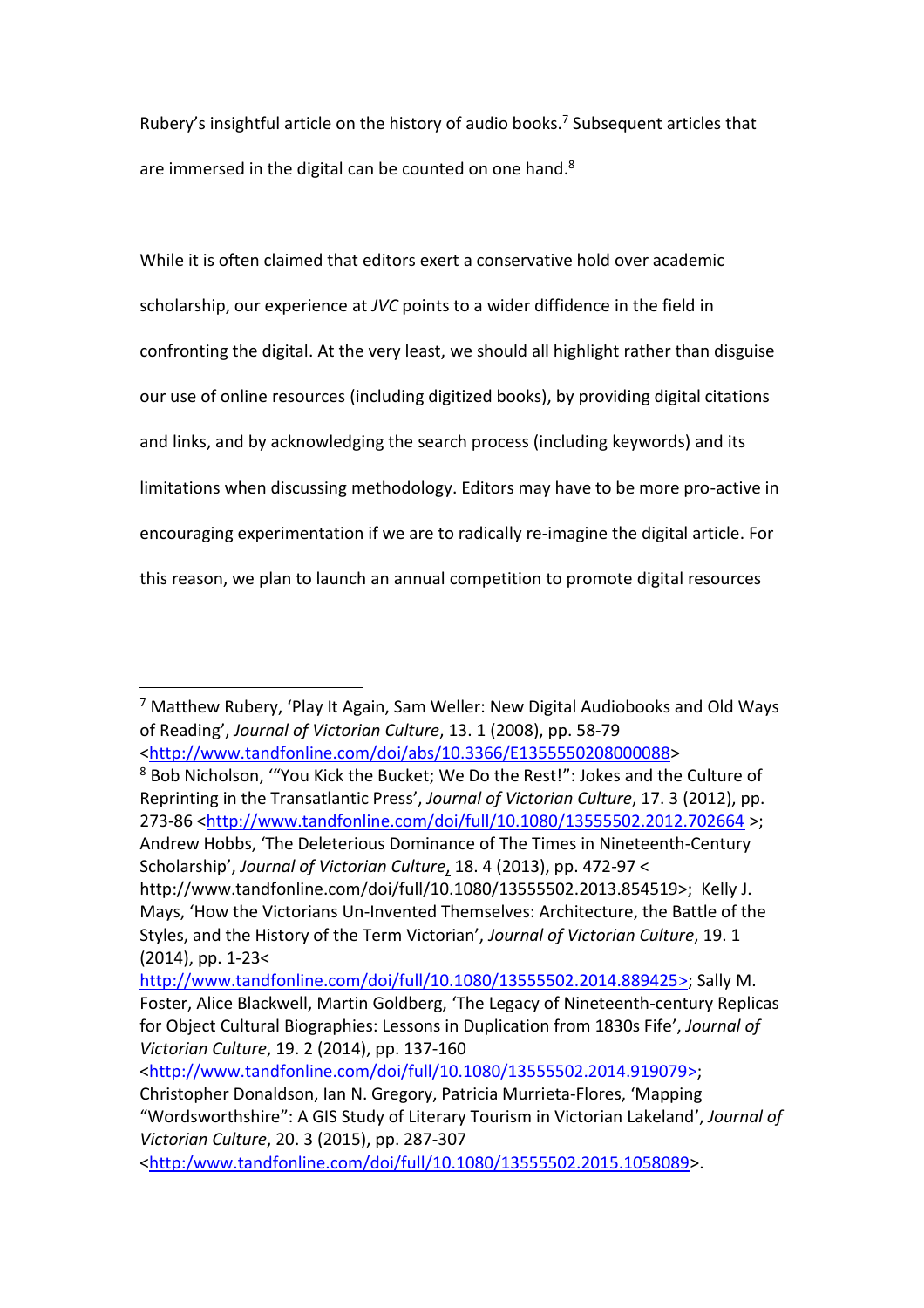and essays, individual and collaborative blogs, as dynamic elements of contemporary research culture.

To embrace fully the interactive potential of hypertext and the new media, however, we may have to give up the printed journal, while continuing to give readers the option to download and print on demand. Sadly, this would deprive the falling number of individual subscribers of the pleasures, attested by some readers, of receiving and handling a print issue, but it would have numerous advantages. Fixed page budgets mean most academic journals operate tight word limits. Few accept articles over 10,000 words while others allow as little as 6,000. Word limits encourage authors to be concise but can prohibit essays drawing on extensive archival research or interweaving several scholarly debates; precisely the reasons we consider longer article submissions at *JVC*.

Released from the tyranny of print, however, articles could range in length from short, pithy interventions to heavily documented research essays, of the kind E.P. Thompson would now struggle to place. As more museums, galleries and libraries open their digital content, authors could display images in addition to embedding links; engage more closely with visual and material culture; and use illustrations to reinforce analysis while making the reading experience more stimulating and pleasurable. Authors could experiment with different lines of enquiry and modes of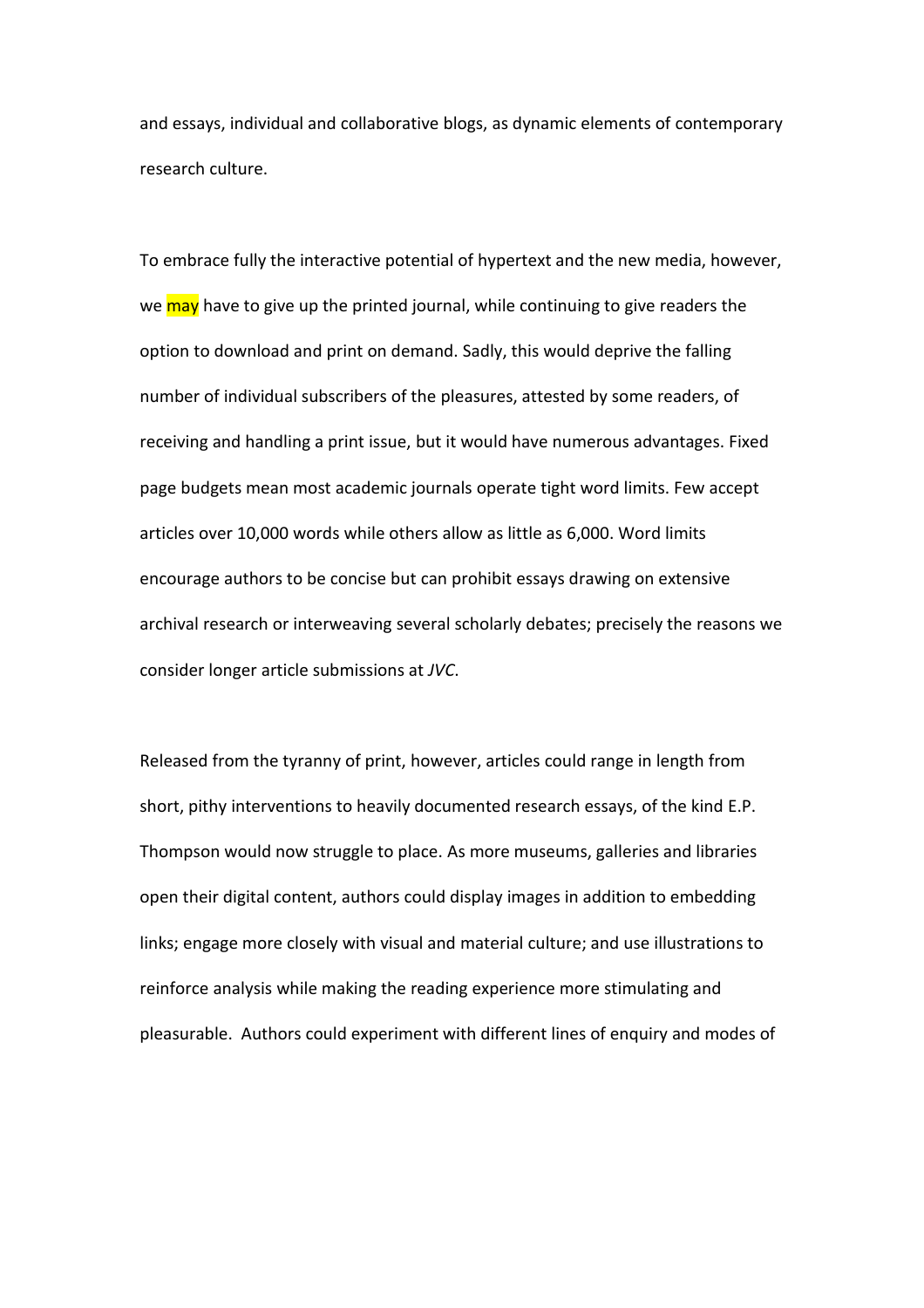argument, offering readers alternative routes through their essay rather than always following a linear direction to a single point of conclusion. $9$ 

The advantages of online publication have been championed by the open access movement, which has mounted a trenchant, though by no means unified, critique of academic journals and publishers. In some quarters this has been coupled with calls for traditional (usually blind) peer review mechanisms to be replaced by open peer review. In this model, authors publish scholarship on an online platform where essays are open for comment and evaluation by self-selecting reviewers. The open comments system means the review process is transparent and the once hidden labour of anonymous reviewers is recorded and credited. Subsequent readers can trace how an article has evolved through each re-draft and assess the author's responses to readers' recommendations. Once peer review is crowd-sourced by the online community, editors would no longer intervene significantly in the writing process but instead select and 'badge' articles for their journal, which could operate without the costs and overheads of traditional publishing.<sup>10</sup> But would this not make

 $\overline{\phantom{a}}$ 

<sup>&</sup>lt;sup>9</sup> See for example, William G. Thomas, III, 'Writing A Digital History Journal Article from Scratch: An Account', available *DH Project* (2007) [<http://digitalhistory.unl.edu/essays/thomasessay.php>](http://digitalhistory.unl.edu/essays/thomasessay.php) [accessed 12 November 2015]. The essays recounts the experiment in creating a digital article based on the Valleys of the Shadows project as an interactive / 300 page article. See William G. Thomas, III, and Edward L. Ayers, 'An Overview: The Differences Slavery Made: A Close Analysis of Two American Communities', *[American Historical Review](http://www.vcdh.virginia.edu/AHR)*, 108 (2003), pp. 1299-1307 [<ahr.oxfordjournals.org/content/108/5/1299.full.pdf>](file:///C:/Users/mcchroge/AppData/Local/Microsoft/Windows/Temporary%20Internet%20Files/Content.Outlook/BP4XGF7H/ahr.oxfordjournals.org/content/108/5/1299.full.pdf) and *The Differences Slavery Made: A Close Analysis of Two American Communities* (2003) [<http://www2.vcdh.virginia.edu/AHR/>](http://www2.vcdh.virginia.edu/AHR/)

<sup>10</sup> Jo Guldi, 'Reinventing the Academic Journal', *Hacking the Academy: New Approaches to Scholarship and Teaching from Digital Humanities*, ed. by Daniel J. Cohen and Tom Scheinfeldt (Michigan: Michigan University Press, 2013)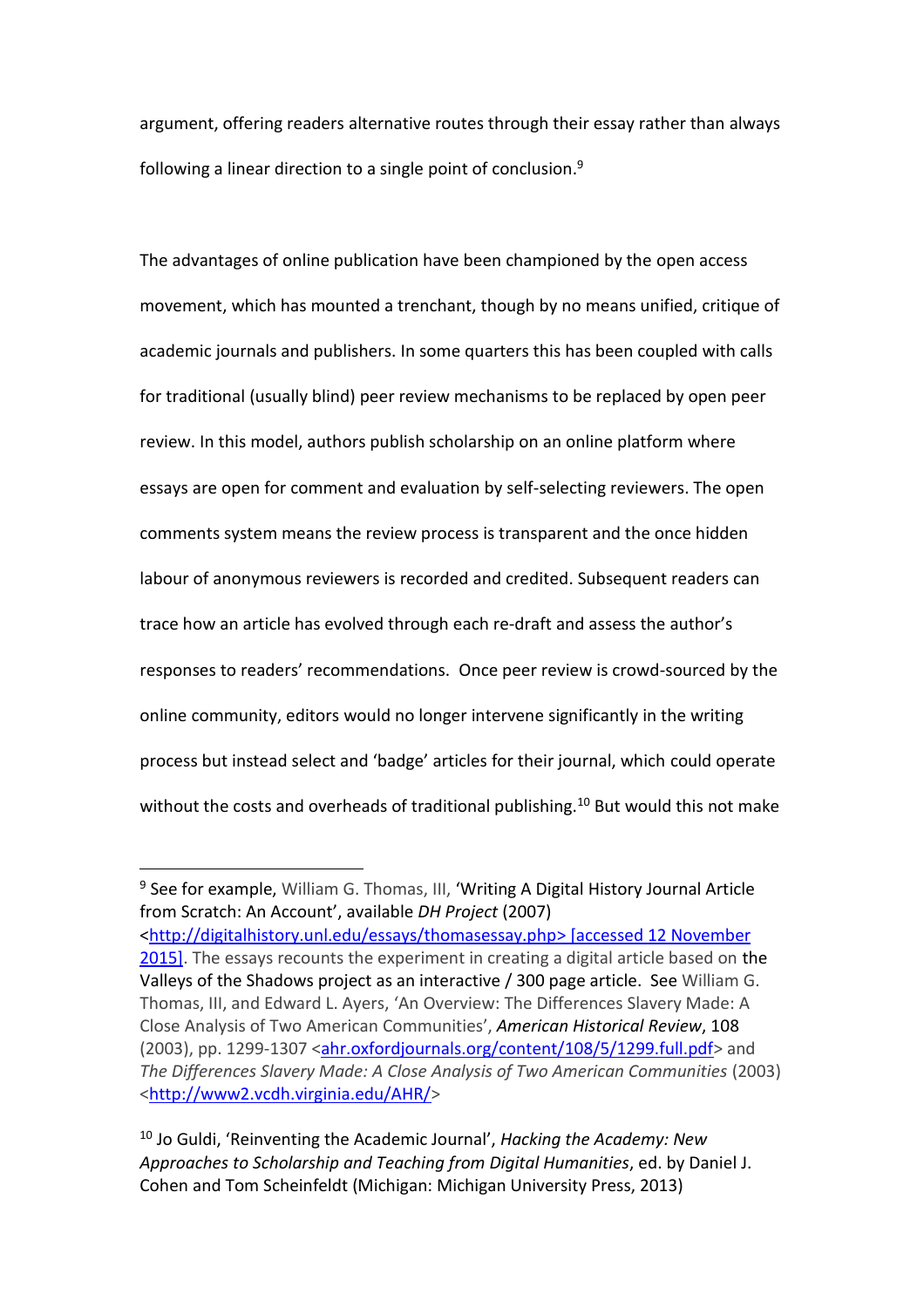editors more akin to research assessors and journals little more than a ranking platform?

There are a few notable examples of crowd-sourced, pre-publication peer-reviewed journal issues, edited collections and monographs but it is notable that attempts to generalize the model, at least in the humanities, have not yet proved successful.<sup>11</sup> As two of its pioneers, Katherine Rowe and Kathleen Fitzpatrick acknowledge, open peer review depends on a 'community of trust' that takes time and care to build.<sup>12</sup> It is also notable that online journals with comment facilities receive very few comments from readers. Similarly, as Lucinda Matthews-Jones points out in this roundtable, time-pressed readers are much more likely to interact with blogs and articles with 'thumbs-up tweets' or in ephemeral exchanges on their own *Facebook* timeline, rather than in sustained discussion in comment sections. But if the academy is not yet geared up for open peer review, there are also positive aspects of traditional editorial practice and peer review that we might be well-advised to retain.

[<http://www.digitalculture.org/books/hacking-the-academy-new-approaches-to](http://www.digitalculture.org/books/hacking-the-academy-new-approaches-to-scholarship-and-teaching-from-digital-humanities/)[scholarship-and-teaching-from-digital-humanities/>](http://www.digitalculture.org/books/hacking-the-academy-new-approaches-to-scholarship-and-teaching-from-digital-humanities/); Tim Hitchcock and Jason M. Kelley, 'Reinventing the Academic Journal: The "Digital Turn", Open Access, & Peer Review', *History Workshop Online* (22 April 2013)

 $\overline{a}$ 

[<http://www.historyworkshop.org.uk/reinventing-the-academic-journal-the-digital](http://www.historyworkshop.org.uk/reinventing-the-academic-journal-the-digital-turn-open-access-peer-review/)[turn-open-access-peer-review/>](http://www.historyworkshop.org.uk/reinventing-the-academic-journal-the-digital-turn-open-access-peer-review/) [accessed 2 May 2013].

<sup>&</sup>lt;sup>11</sup> Hitchcock and Kelly launched an Open Scholarship Project (described in 'Reinventing the Academic Journal'), but few articles received comments and the site is no longer available.

<sup>12</sup> Katherine Rowe and Kathleen Fitzpatrick, 'Keywords for Open Peer Review', *Logos: The Journal of the World Book Community*, 21.3-4 (2010): 249-257.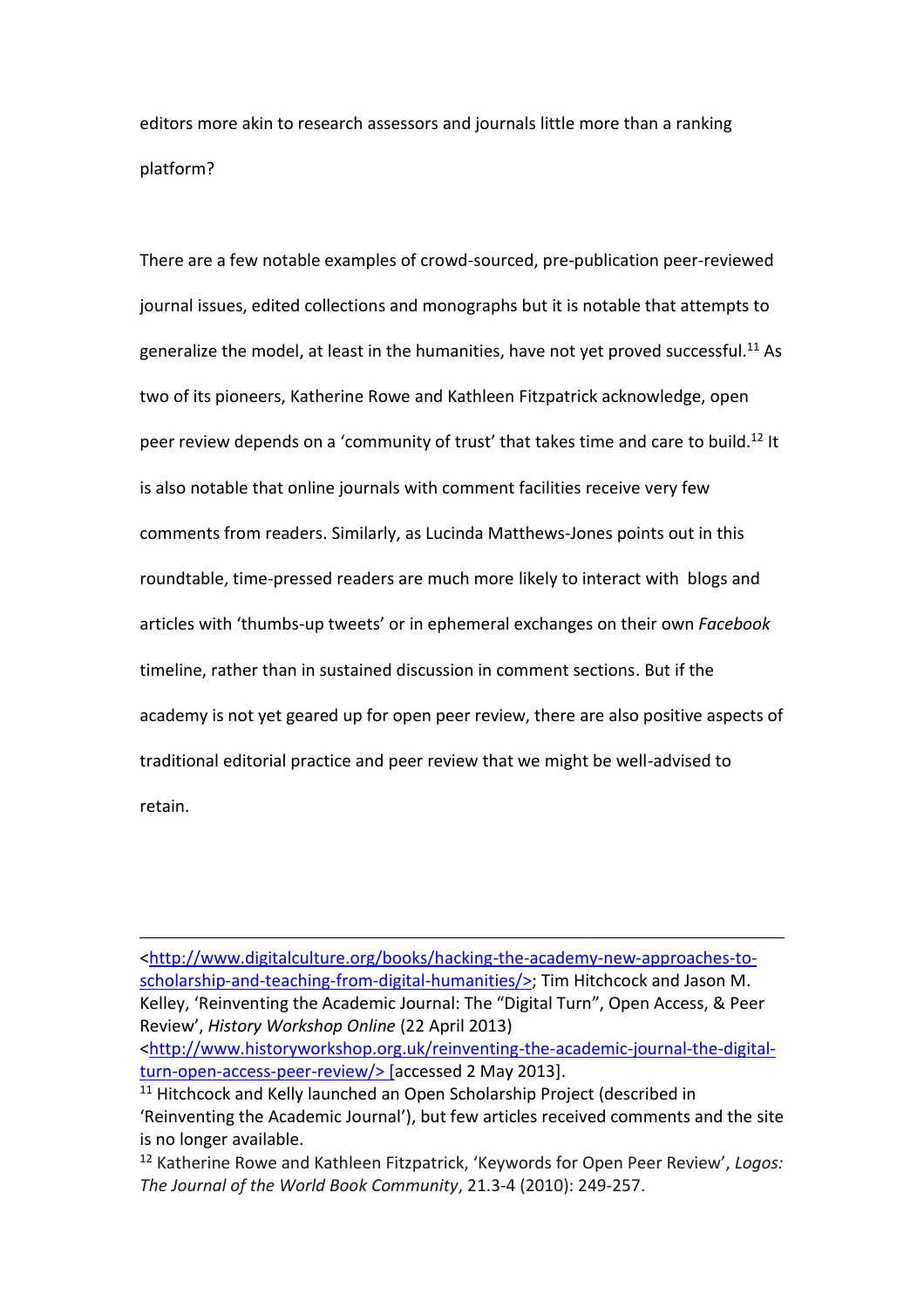Reviewers tend to report on specialist aspects of essays under consideration. Part of the editor's role, however, is to ensure articles work not just as stand-alone pieces but speak to the journal's wider readership. *JVC*'s editors work hard to encourage authors to show how their research can interest a broad and interdisciplinary readership in order to maximize its influence. This involves helping authors highlight their central claims, flag their argument and extend its significance beyond their specialist concerns. It also means encouraging them to write clearly and economically for an audience including students as well as experts in their field. Almost all of us benefit from this kind of editorial intervention – I certainly do – but it is labour that is probably done most constructively 'behind the scenes'.

While the merits of traditional peer review may outweigh the largely unproven claims of open review, *JVC* has welcomed the move towards open scholarship. However, the mixed economy of open access that currently operates – at least in the UK – has important consequences for the status and reach of our contributors' research. Mandates by HEFCE and the Research Councils now ensure that 'publically funded' scholarship is made either 'gold' open access (instant OA paid for by Author Processing Charges) or 'green' open access (either made OA on publication with no charge; or the pre-print version, made OA through a repository of some kind, usually after an 18 months embargo). This means readers can have very different levels of access to articles in a single issue. RCUK awards cover Article Processing Charges for its funded researchers, though only a tiny proportion of our authors receive such funding. Articles supported by these grants have been among our most downloaded essays and consequently are likely to be more cited. In view of the increasing use of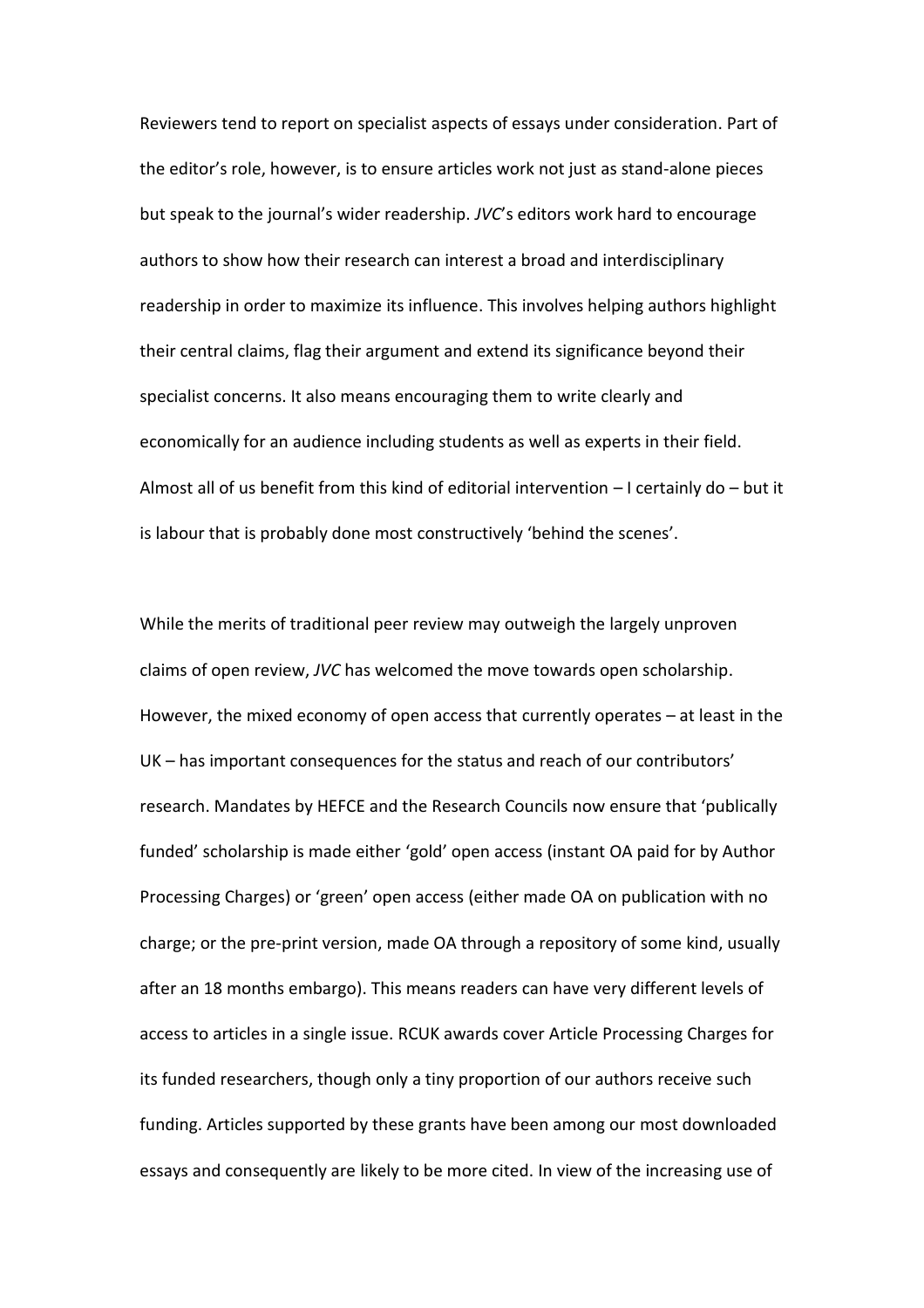altmetrics by funders, employers and recruitment panels, there is a danger we create a virtuous circle where funded open access leads to more citations which leads to further funding and career enhancement.

While we encourage our publisher to make other articles open access for short periods of time, we need the help of our authors and readers to maximize the circulation of all scholarship in our field and ensure continuing conversations. Through social media we currently promote articles when they are published on our journal platform, when the print issue is released, and again when authors post a blog about their article at *JVC Online*. But as Lucinda Matthews-Jones points out, authors could give their articles another lease of life when they come out of the embargo period. In addition, our authors and readers could write blogs to coincide with upcoming anniversaries and events when relevant articles from our archives could be made open access. Similarly, readers could offer to edit, with a published introduction, 'virtual issues' comprising archived articles on a particular topic or shared agenda. $^{13}$ 

It seems likely that academic journals will keep evolving as reading and online habits continue to change. Recent years have seen considerable debate over academic journals in which editors tend to be cast as gatekeepers. Less attention has been

 $\overline{a}$ 

<sup>13</sup> See for example, the virtual issue on 'Folklore and Anthropology' at *Past and Present*, with articles open access until the end of 2015, edited with a new introduction by William Pooley, '[Native to the Past: History, Anthropology, and](http://past.oxfordjournals.org/content/early/2015/09/29/pastj.gtv038.full)  [Folklore](http://past.oxfordjournals.org/content/early/2015/09/29/pastj.gtv038.full)', *Past and Present* (2015)

[<sup>&</sup>lt;http://www.oxfordjournals.org/our\\_journals/past/anthropology\\_folklore.html>](http://www.oxfordjournals.org/our_journals/past/anthropology_folklore.html).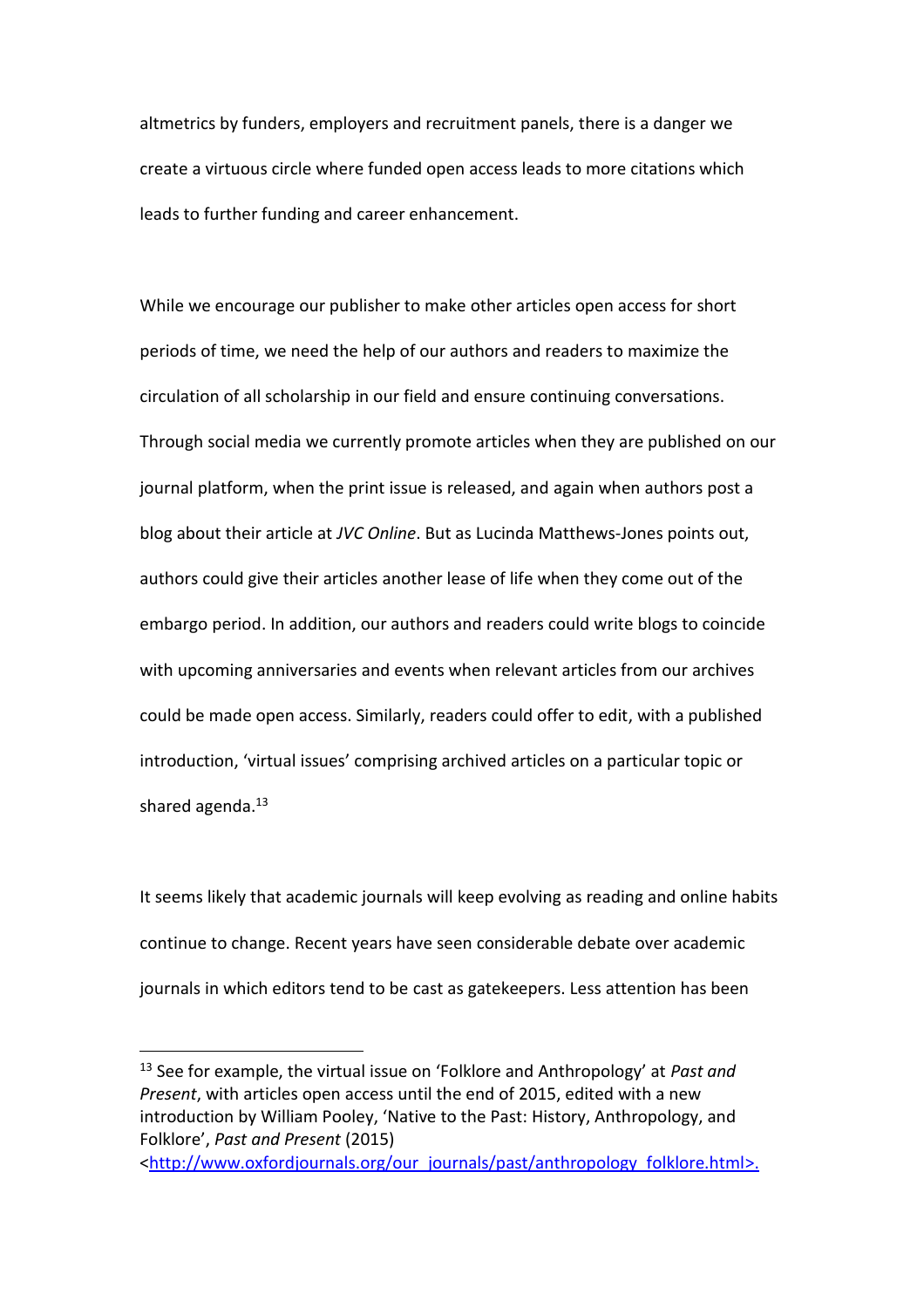given to the constructive ways in which editorial boards have been involved in making journals focal points for scholarly communities, dialogue and experimentation. If the current mixed market for academic publication is to continue, commercial publishers and academic presses will have to play a much larger part in promoting journal content (and at a fair price) rather than leaving it to the unpaid labour of authors and editors. But academics too will need to take responsibility for sharing online the work of their peers and introducing students to the new forms and forums of scholarly communication. The alternative is that universities will stop investing in scholarly publication. Our research will be directed to institutional repositories, where it will disappear into impersonal silos, discoverable only via research management sites. That will be no place for conversation or creativity.

Keywords: academic article; academic journal; altmetrics; blogging; digital scholarship; editorship; electronic publication; open access; peer review; public engagement; print publication; social media; readership; referencing; virtual issue

Abstract: This article provides an editor's perspective on academic journals in the transition from print to online publication and the move towards open access. It considers the challenges facing scholarly publication but contends the new media and social networking provide opportunities for radically rethinking what constitutes an academic article and a scholarly journal. While editors and publishers are frequently charged with acting as 'gatekeepers', the article argues that resistance to change has also come from authors, particularly evident in the failure to reference